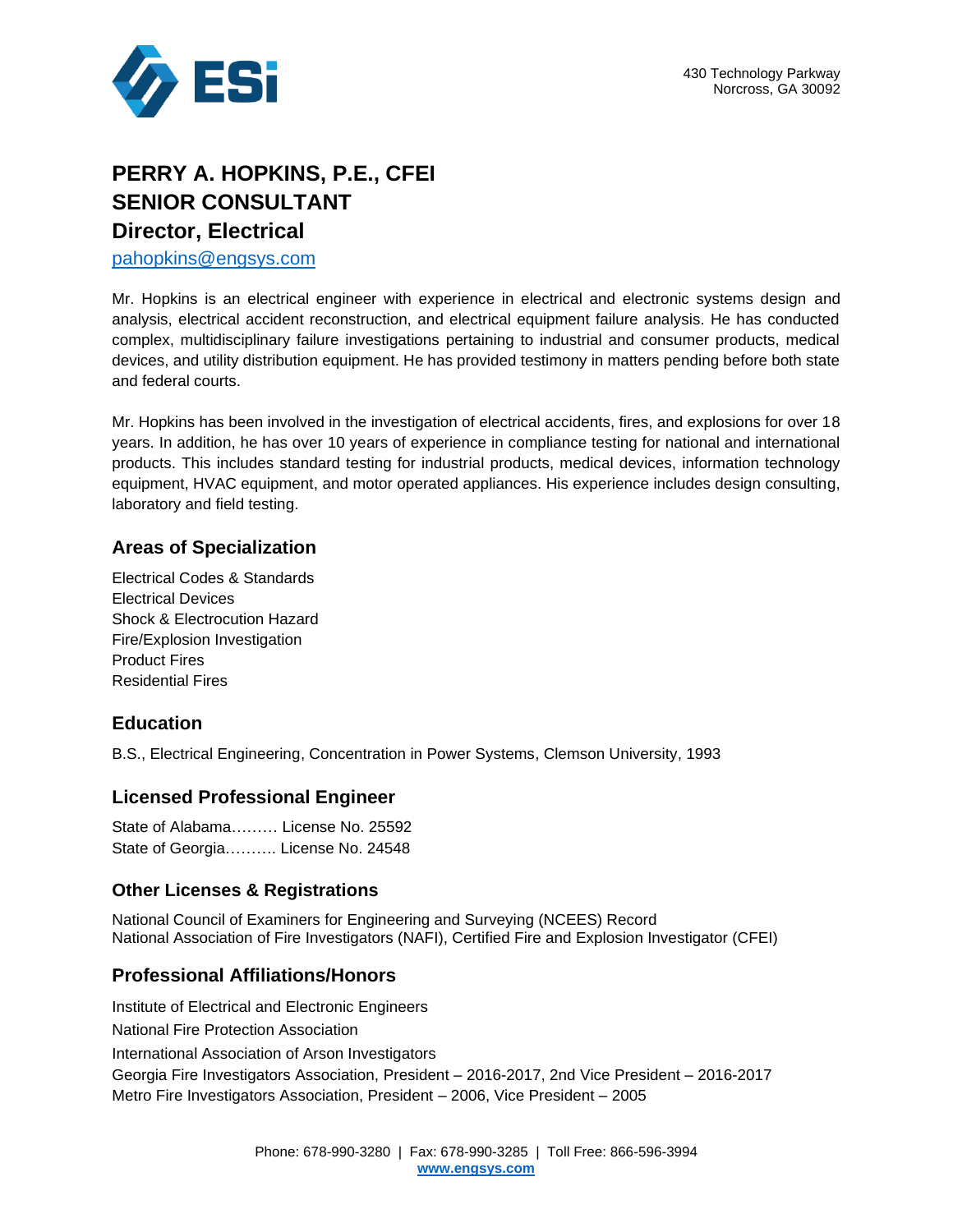

### **Positions Held**

#### **Engineering Systems Inc., Norcross, Georgia**

Director, Electrical, January 2021 – present Senior Consultant, June 2017 – present

#### **Hopkins Forensics Group, LLC**

Forensic Electrical Engineer, October 2014 – May 2017

#### **Forensic & Scientific Testing, Inc.**

Forensic Electrical Engineer, April 2006 – October 2014

#### **Unified Investigations & Sciences, Inc.** Electrical Engineer, January 2003 – April 2006

#### **Conklin Corporation**

Senior Compliance Engineer, February 2001 – January 2003

#### **Intertek Testing Services**

Engineering Team Leader, December 1998 – February 2001 Project Engineer, May 1994 – December 1998

#### **Duke Power Company**

Cooperative Education Program, 1991 – 1993

# **Continuing Education**

National Association of Fire Investigators, 2020 Fire Investigation Training Program, Pittsburgh, Pennsylvania, March 2020, 30 Hours

NCEES Electrical & Computer Exam Development Workshop for Professional Engineering (PE) Examination, Clemson, SC, May 2019, 14 hours

NCEES Electrical & Computer Exam Development Workshop for Professional Engineering (PE) Examination, Clemson, SC, November 2018, 14 hours

NCEES Electrical & Computer Exam Development Workshop for Professional Engineering (PE) Examination, Clemson, SC, May 2017, 14 hours

68th IAAI International Training Conference, International Association of Arson Investigators, Las Vegas, NV, April 10-16, 2017, 28 hours

Southeastern Annual Training Seminar, Georgia Fire Investigator's Association, Savannah, Georgia, July 2016, 28 Hours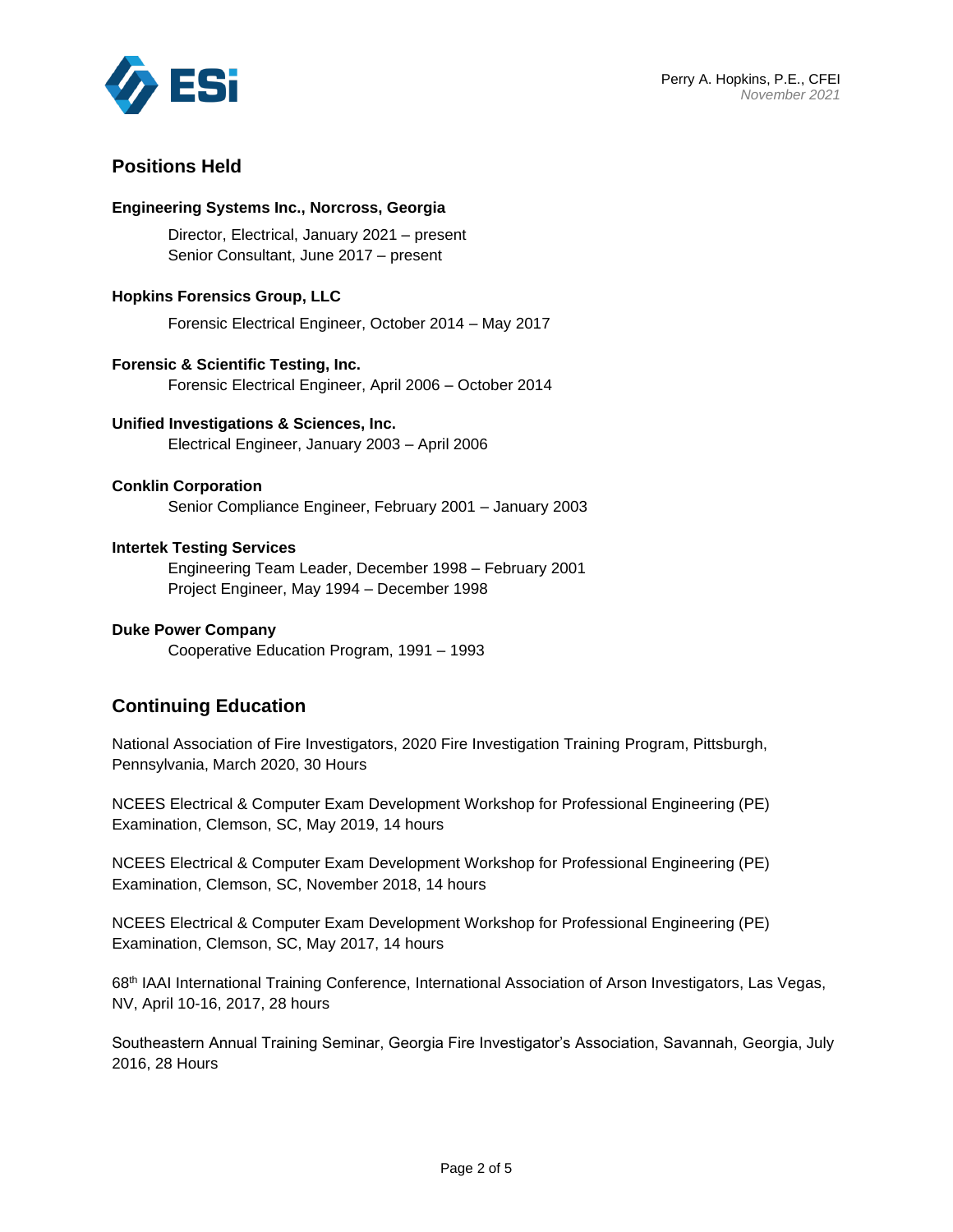

NCEES Electrical & Computer Exam Development Workshop for Professional Engineering (PE) Examination, Clemson, SC, June 2016, 14 hours

67th IAAI International Training Conference, International Association of Arson Investigators, Orlando, FL, April 25-28, 2016, 12 Hours

Ethics and the Fire Investigator, International Association of Arson Investigators, CFITrainer.Net, February 11, 2016, 3 Hours

Southeastern Annual Training Seminar, Georgia Fire Investigator's Association, Savannah, Georgia, July 2015, 28 Hours

NFPA 1033 and Your Career, International Association of Arson Investigators, CFITrainer.Net, July 25, 2015, 2 Hours

NCEES Electrical & Computer Exam Development Workshop for Professional Engineering (PE) Examination, Clemson, SC, May 2015, 14 Hours

Southeastern Annual Training Seminar, Georgia Fire Investigator's Association, St. Simons Island, Georgia, August 2014, 24 Hours

17<sup>th</sup> Annual Fire Investigative Approaches, NC/SC IAAI, Myrtle Beach, SC, October 2013, 36 Hours

Southeastern Annual Training Seminar, Georgia Fire Investigator's Association, St. Simons Island, Georgia, August 2013, 24 Hours

Southeastern Arson Seminar, Savannah, Georgia, August 2010, 24 Hours

Southeastern Arson Seminar, Savannah, Georgia, August 2009, 24 Hours

Southeastern Arson Seminar, Savannah, Georgia, August 2008, 28 Hours

International Association of Arson Investigators, Investigations of Electrical & Appliance

Related Fires, Davenport, Iowa, March 2008, 24 Hours, Tested

Southeastern Arson Seminar, Savannah, Georgia, August 2007, 28 Hours

Southeastern Arson Seminar, Savannah, Georgia, August, 2006, 28 Hours, Tested

Southeastern Arson Seminar, Savannah, Georgia, August, 2005, 28 Hours, Tested

Georgia Fire Investigator's Association, Fire Investigation Training Seminar, Macon, Georgia, March, 2005, 20 Hours, Tested

On-line study course Ethical Consideration for Expert Testimony, Center for Collaboration & Education in Design, February 2005, 4 Hours, Tested

Southeastern Arson Seminar, Savannah, Georgia, August, 2004, 23 Hours, Tested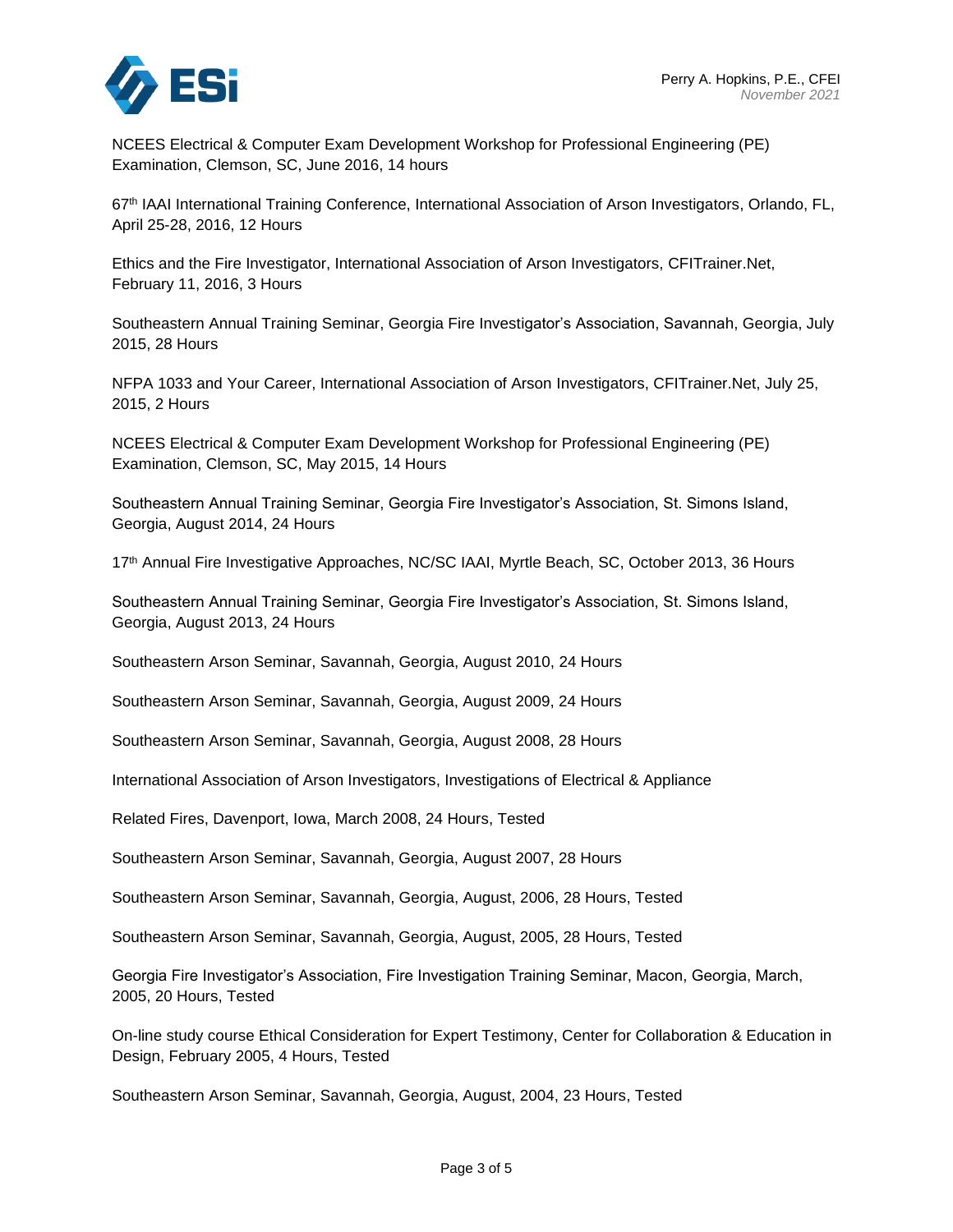

Georgia Fire Investigator's Association, Fire Investigation Training Seminar, Dalton, Georgia, March, 2004, 19 Hours, Tested

Southern Loss Association, Ethics Training and Mock Trial, Atlanta, Georgia, August, 2003, 8 Hours

Unified Investigations & Sciences, Inc., Investigations for Insurance Professionals, Columbus, Ohio, April 2003, 40 Hours

Fire Findings, Investigation of Gas and Electric Appliance Fires, St Joseph, Michigan, May 2003, 16 Hours – Tested

VAISALA Inc., Lightning 101 Seminar, Atlanta, Georgia, May 2003, 2 hours

Intertek Testing Services, Network Equipment Building System (NEBS) Training to Standards GR-1089/GR-63, Boxborough, Massachusetts, April 2001, 16 Hours

Intertek Testing Services, Basic Product Safety Evaluation, Dallas, Texas, March 1999, 40 Hours

Intertek Testing Services, Advanced Product Safety Evaluation, Boxborough, Massachusetts, June 2000, 40 Hours

### **Publications & Presentations**

NRTLs in the Forensic World, ESi Electrical Practice Group, Charlotte, NC, 1 Hour technical presentation on April 3, 2019

Electrical Fire Causations and Analyses, Liberty Mutual In-house Investigations Unit, Allentown, PA, 4 Hour presentation on October 18, 2018

Product Liability – Investigations, Analyses, Tools and Case Study, CPCU Society – Dallas Chapter, Dallas, TX, 1 Hour presentation on August 28, 2018

Arc Mapping Tools and Techniques, Northeast Chapter of the Georgia Fire Investigators Association, Hall County, GA, 2 Hour presentation on November 15, 2016

Electric Heating Appliances, GFIA Spring Seminar, McDonough, GA 8 Hour presentation on March 23, 2016

Electrical Aspects of Fire Investigations, Tennessee IAAI Annual Seminar, Pigeon Forge, TN, 4 Hour presentation on August 6, 2015

Thermal Devices and Thermal Cut-outs, GFIA Spring Seminar, McDonough, GA, 4 Hour presentation on March 27, 2014

The Electrical Aspect of Fire Investigations, Southwest Chapter of the Georgia Fire Investigators Association, Albany, GA, 4 Hour presentation on December 4, 2013

Basic Electrical Investigations, Georgia Fire Investigator Association and the Columbus